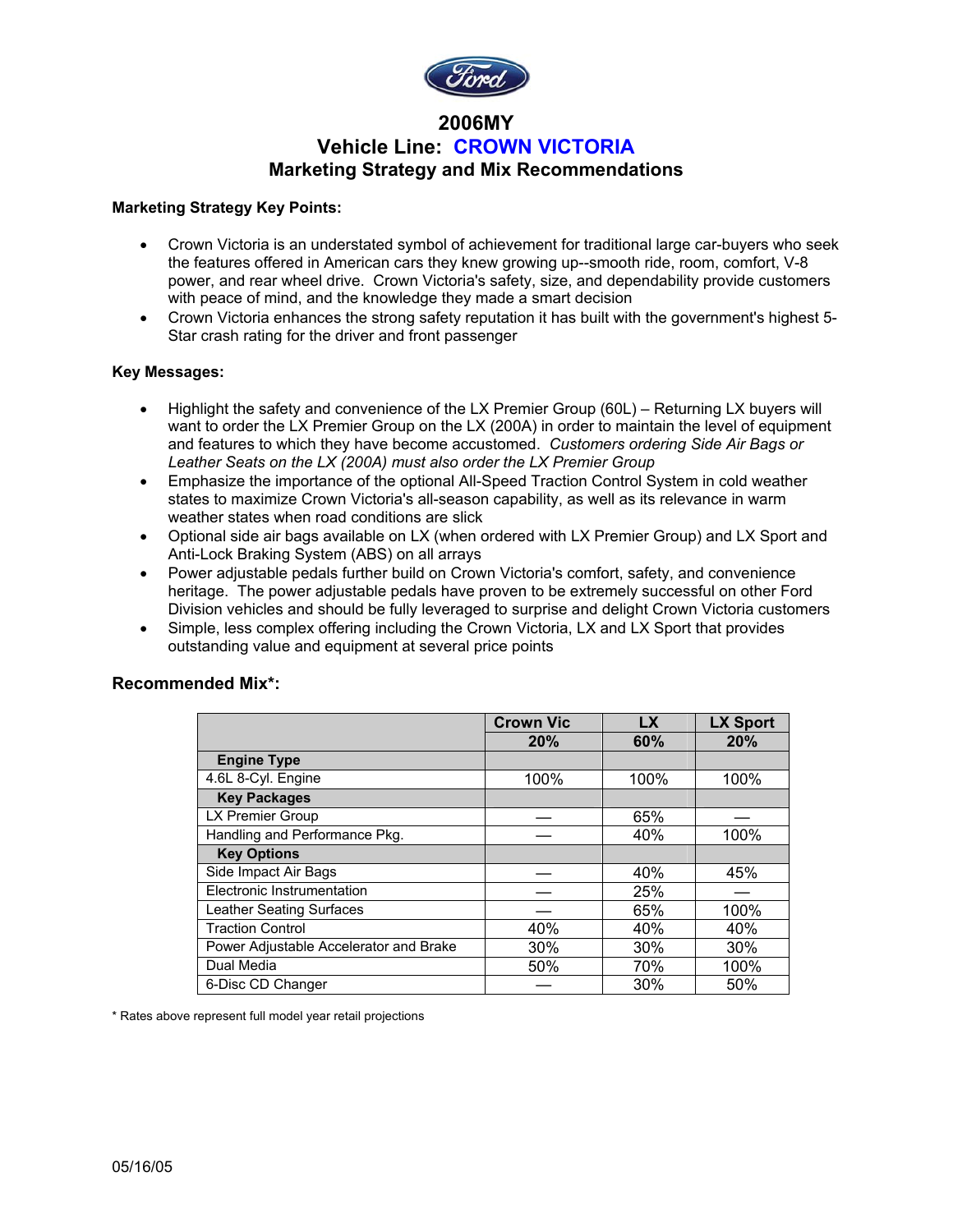## 05/16/05 **2006 CROWN VICTORIA MAJOR PRODUCT CHANGES**

**The 2006 Crown Victoria includes minor exterior, interior and functional changes.** 

### **MODEL/SERIES/AVAILABILITY**

- Crown Victoria Standard
- LX
- LX Sport

## **EXTERIOR CHANGES**

- Optional 16" chrome plated wheel is now available on LX
- New rear windshield in-glass radio antenna instead of rear quarter mast antenna
- Trip computer is now standard equipment on LX and LX Sport models
- *Color Added:*
- Tungsten Clearcoat Metallic (T8)
- *Color Deleted:*
- Midnight Grey Clearcoat Metallic

### **INTERIOR CHANGES**

- Electronic Automatic Temperature Control (EATC) is now Std. on LX and removed from the LX Premier Group
- Light Camel trim replaces Medium Parchment trim
- Medium Light Stone trim replaces Light Flint trim
- Charcoal Black trim replaces Midnight Black trim

### **FUNCTIONAL CHANGES**

• Optional Perimeter Alarm System now available on Standard/LX/LX Sport arrays

### **2006 CROWN VICTORIA ORDER COMBINATIONS**

## **Crown Victoria Standard Series**

- ¾ Body Code: P73
- ¾ Order Code: 100A
- **Crown Victoria LX Series**  ¾ Body Code: P74
	- ¾ Order Code: 200A
- **Crown Victoria LX Sport Series**
- ¾ Body Code: P74
	- ¾ Order Code: 230A

### **Product Changes and Features Availability**

Features, options and package content subject to change. Please check www.fmcdealer.com or Dealer eStore for the most current information.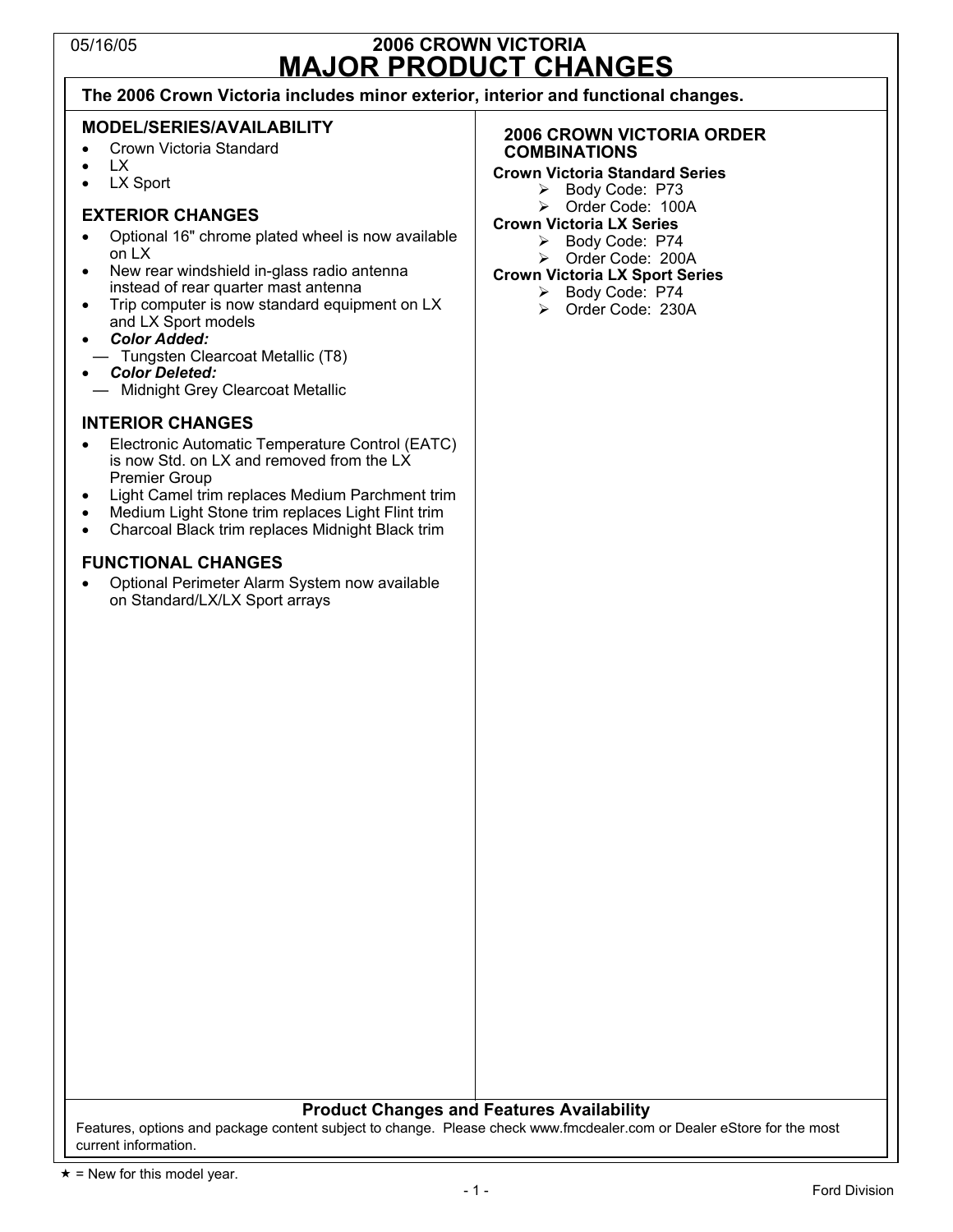## 05/16/05 **2006 CROWN VICTORIA MAJOR PRODUCT SUMMARY**

### **The following equipment is standard as indicated. Each series includes the standard equipment of the previous series, except where additions/exceptions are noted:**

| <b>Standard Series</b>                                                                                                                                                                                                                                                                                                                                                                                                                                                                                                                                                                                                                                                                                                                                                                                                                                           | <b>LX Series</b>                                                                                                                                                                                                                                                                                                                                                                                       | <b>LX Sport</b>                                                                                                                                                                                                                                                                                                                                                                                                                                                                                                                                                                                                                                                                                                                                                                                                                                                          |
|------------------------------------------------------------------------------------------------------------------------------------------------------------------------------------------------------------------------------------------------------------------------------------------------------------------------------------------------------------------------------------------------------------------------------------------------------------------------------------------------------------------------------------------------------------------------------------------------------------------------------------------------------------------------------------------------------------------------------------------------------------------------------------------------------------------------------------------------------------------|--------------------------------------------------------------------------------------------------------------------------------------------------------------------------------------------------------------------------------------------------------------------------------------------------------------------------------------------------------------------------------------------------------|--------------------------------------------------------------------------------------------------------------------------------------------------------------------------------------------------------------------------------------------------------------------------------------------------------------------------------------------------------------------------------------------------------------------------------------------------------------------------------------------------------------------------------------------------------------------------------------------------------------------------------------------------------------------------------------------------------------------------------------------------------------------------------------------------------------------------------------------------------------------------|
| Powertrain/Functional<br>• Brakes<br>- Power assisted<br>$-4$ -Wheel disc<br>• Drivetrain - RWD (rear wheel drive)<br>• Engine - 4.6LOHC SEFI 8-cylinder<br>• Steering - power w/variable assist<br>• Transmission - 4-speed automatic<br>Exterior<br>• Glass - solar tint<br>• Mirrors - dual power<br>• Moldings - color keyed bodyside<br>• Wheels - 16" steel w/locking cover<br>• Windshield wipers - variable intermittent<br>Interior<br>• Air conditioning - manual control<br>• Audio – AM/FM stereo cassette<br>• Autolamp - automatic on/off headlamp<br>w/delay<br>• Floor mats – front & rear<br>• Headlamps - wiper activated<br>• Key – valet<br>• Power windows/locks<br>· Seats - luxury cloth w/8-way power<br>driver<br>• Speed control<br>• Sunvisors w/covered mirrors<br>Safety/Security<br>• Air bags $-2^{nd}$ generation driver & front | All Standard Series content, plus:<br>Exterior<br>• Remote keyless entry system<br>w/Smartlock (2 key fobs included)<br>• Wheels - 16" alloy split-spoke<br>Interior<br>• Air conditioning – Electronic Automatic<br>Temperature Control (EATC)<br>• Audio - AM/FM stereo w/single CD<br>• Console – overhead w/compass & dome<br>lamp<br>• Lamps - rear seat reading lamps<br>$\bullet$ Trip computer | All LX Series content, plus<br>Powertrain/Functional<br>• Handling & Performance Package -<br>revised springs, monotube shocks, rear<br>stabilizer bar, rear air suspension, dual<br>exhaust, 3.27 axle ratio, 11.25" 155K<br>torque converter<br>Exterior<br>$\bullet$ Tires - P235/55HRx17 A/S BSW<br>• Wheels $-17"$ 5-spoke alloy<br>Interior<br>• Audio – AM/FM stereo w/cassette/single<br>CD<br>• Console w/storage bin, padded armrest,<br>concealed power point, dual cupholders<br>& center stack mini storage bin<br>• Floor shift w/leather wrapped handle<br>• Mirror – electrochromic rearview<br>$\bullet$ Seats<br>- 5-Passenger<br>- Driver/passenger adjustable lumbar<br>- Leather seating surfaces w/8-way<br>power driver/passenger<br>• Spare tire - conventional<br>• Steering wheel<br>- Leather-wrapped<br>- Redundant audio & climate controls |
| passenger<br>• Battery saver feature<br>• Emergency inside trunk release<br>• Illuminated entry w/theater dimming<br>feature<br>• Personal Safety System™                                                                                                                                                                                                                                                                                                                                                                                                                                                                                                                                                                                                                                                                                                        |                                                                                                                                                                                                                                                                                                                                                                                                        |                                                                                                                                                                                                                                                                                                                                                                                                                                                                                                                                                                                                                                                                                                                                                                                                                                                                          |

Please see Standard Equipment pages for more details.

### **Product Changes and Features Availability**

Features, options and package content subject to change. Please check www.fmcdealer.com or Dealer eStore for the most current information.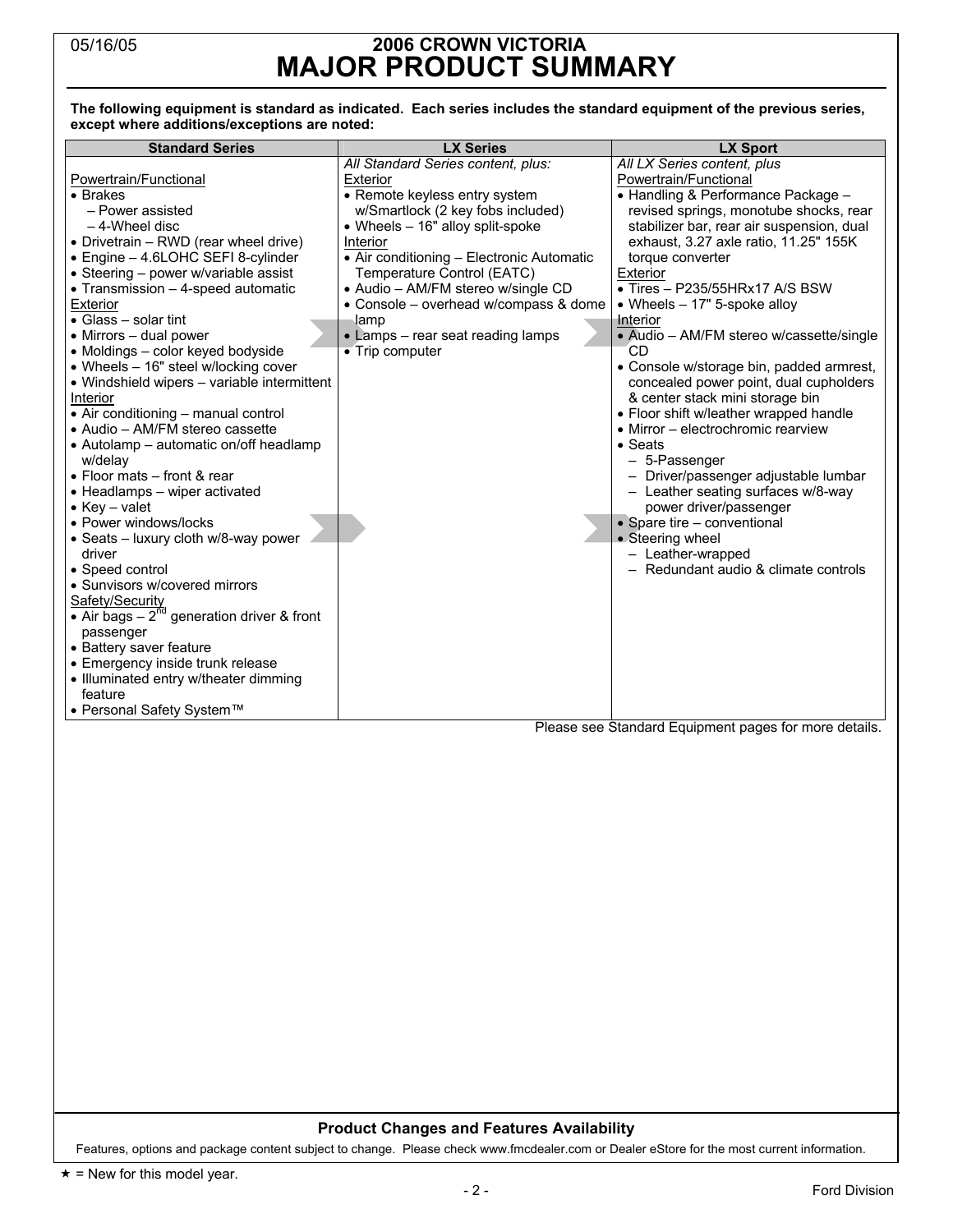## 05/16/05 **2006 CROWN VICTORIA STANDARD EQUIPMENT**

| POWERTRAIN/FUNCTIONAL<br><b>INTERIOR (Continued)</b><br>• 100,000-Mile tune-up interval<br>• Cigarette lighter - illuminated<br>Clock - electronic digital w/dimming feature<br>• Alternator $-130$ -amp.<br>Battery – maintenance-free, 72-amp.<br>Defroster grille w/integral vertical ribs<br>Floor<br>• Brakes<br>$\bullet$<br>— Anti-lock<br>- Floor mats - carpeted front & rear<br>- Power, 4-wheel disc<br>— 12.0 oz. carpeting – color keyed<br>— Parking<br>- Footrest – driver, under carpet<br>- Brake shift interlock<br>Glove box - illuminated, large bin, lockable w/dampened door<br>Heat ducts – rear floor-mounted<br>• Battery saver – turns off lights after 30 minutes<br>Body on frame construction<br>Instrument panel<br>• Coolant recovery system<br>- Fuse panel - easy access, labeled<br>• Decklid release – electric remote control<br>— Gauge cluster – (4) analog gauges (volt, oil pressure,<br>water temperature & fuel)<br>• Drivetrain $-$ RWD (rear wheel drive)<br>- Woodgrain appliqués w/side window demisters<br>Fail safe cooling<br>$\bullet$ Fan – dual-speed electrodrive<br>- Trip odometer<br>Fuel tank - 19.0 gallon<br><u>Lights</u><br>- Courtesy light switches in all four doors<br>• Hood assists – gas cylinder<br>Horn – corporate note<br>— Dual instrument panel courtesy w/theater (slow<br>dim/delayed off) feature<br>Ignition system – electronic distributorless<br>٠<br>Locks – power door<br>- Luggage compartment & illuminated entry<br>Stabilizer bar - front<br>Release handles - easy access inside door<br>Shock absorbers - nitrogen pressurized<br>Reminder chime – headlamps left on, key in ignition, driver<br>seat belt unfastened<br>Speed control<br>• Sound Insulation Package<br>• Seat – power driver, 8-way adjustable w/10" seat track travel<br>Spare tire & wheel<br>Spare tire cover – carpeted<br>Steering column - tilt w/mounted stalk controls for<br>Steering – power, speed-sensitive, variable assist<br>٠<br>washer/wipers, hi/low headlamp beam, turn signals & flash-to-<br>Suspension<br>$\bullet$<br>- Front - short/long arm, coil spring w/stabilizer bar<br>pass<br>- Rear - Watt's linkage<br>Sunvisors – cloth covered w/retention clips & vanity mirrors<br>• Transmission – electronically controlled automatic overdrive<br>Trim<br>$\bullet$<br>- Cupholders - dual ashtray-mounted<br>w/O/D lockout<br>• Upper ball joints - low friction, lube for life<br>- Door trim panels - full length armrests, warning reflectors,<br>• Voltage regulator - electronic<br>pull straps, upper vinyl, lower carpeting w/lighted door lock<br>• Windows<br>buttons/window controls/power seat controls on armrests<br>- Luggage compartment trim - luxury full carpet<br>- Power w/driver express-down<br>- Rear defroster<br>— Map pockets – integral front door& front seat back map<br><b>EXTERIOR</b><br>pockets<br>• Antenna – hidden in rear window defroster<br>- Passenger assist handles -folding front passenger/ rear<br>• Bumpers<br>LH/RH |
|---------------------------------------------------------------------------------------------------------------------------------------------------------------------------------------------------------------------------------------------------------------------------------------------------------------------------------------------------------------------------------------------------------------------------------------------------------------------------------------------------------------------------------------------------------------------------------------------------------------------------------------------------------------------------------------------------------------------------------------------------------------------------------------------------------------------------------------------------------------------------------------------------------------------------------------------------------------------------------------------------------------------------------------------------------------------------------------------------------------------------------------------------------------------------------------------------------------------------------------------------------------------------------------------------------------------------------------------------------------------------------------------------------------------------------------------------------------------------------------------------------------------------------------------------------------------------------------------------------------------------------------------------------------------------------------------------------------------------------------------------------------------------------------------------------------------------------------------------------------------------------------------------------------------------------------------------------------------------------------------------------------------------------------------------------------------------------------------------------------------------------------------------------------------------------------------------------------------------------------------------------------------------------------------------------------------------------------------------------------------------------------------------------------------------------------------------------------------------------------------------------------------------------------------------------------------------------------------------------------------------------------------------------------------------------------------------------------------------------------------------------------------------------------------------------------------------------------------------------------------------------------------------------------------------------------------------------------------------------------------------------------------------------------------------------|
|                                                                                                                                                                                                                                                                                                                                                                                                                                                                                                                                                                                                                                                                                                                                                                                                                                                                                                                                                                                                                                                                                                                                                                                                                                                                                                                                                                                                                                                                                                                                                                                                                                                                                                                                                                                                                                                                                                                                                                                                                                                                                                                                                                                                                                                                                                                                                                                                                                                                                                                                                                                                                                                                                                                                                                                                                                                                                                                                                                                                                                                         |
|                                                                                                                                                                                                                                                                                                                                                                                                                                                                                                                                                                                                                                                                                                                                                                                                                                                                                                                                                                                                                                                                                                                                                                                                                                                                                                                                                                                                                                                                                                                                                                                                                                                                                                                                                                                                                                                                                                                                                                                                                                                                                                                                                                                                                                                                                                                                                                                                                                                                                                                                                                                                                                                                                                                                                                                                                                                                                                                                                                                                                                                         |
|                                                                                                                                                                                                                                                                                                                                                                                                                                                                                                                                                                                                                                                                                                                                                                                                                                                                                                                                                                                                                                                                                                                                                                                                                                                                                                                                                                                                                                                                                                                                                                                                                                                                                                                                                                                                                                                                                                                                                                                                                                                                                                                                                                                                                                                                                                                                                                                                                                                                                                                                                                                                                                                                                                                                                                                                                                                                                                                                                                                                                                                         |
|                                                                                                                                                                                                                                                                                                                                                                                                                                                                                                                                                                                                                                                                                                                                                                                                                                                                                                                                                                                                                                                                                                                                                                                                                                                                                                                                                                                                                                                                                                                                                                                                                                                                                                                                                                                                                                                                                                                                                                                                                                                                                                                                                                                                                                                                                                                                                                                                                                                                                                                                                                                                                                                                                                                                                                                                                                                                                                                                                                                                                                                         |
|                                                                                                                                                                                                                                                                                                                                                                                                                                                                                                                                                                                                                                                                                                                                                                                                                                                                                                                                                                                                                                                                                                                                                                                                                                                                                                                                                                                                                                                                                                                                                                                                                                                                                                                                                                                                                                                                                                                                                                                                                                                                                                                                                                                                                                                                                                                                                                                                                                                                                                                                                                                                                                                                                                                                                                                                                                                                                                                                                                                                                                                         |
|                                                                                                                                                                                                                                                                                                                                                                                                                                                                                                                                                                                                                                                                                                                                                                                                                                                                                                                                                                                                                                                                                                                                                                                                                                                                                                                                                                                                                                                                                                                                                                                                                                                                                                                                                                                                                                                                                                                                                                                                                                                                                                                                                                                                                                                                                                                                                                                                                                                                                                                                                                                                                                                                                                                                                                                                                                                                                                                                                                                                                                                         |
|                                                                                                                                                                                                                                                                                                                                                                                                                                                                                                                                                                                                                                                                                                                                                                                                                                                                                                                                                                                                                                                                                                                                                                                                                                                                                                                                                                                                                                                                                                                                                                                                                                                                                                                                                                                                                                                                                                                                                                                                                                                                                                                                                                                                                                                                                                                                                                                                                                                                                                                                                                                                                                                                                                                                                                                                                                                                                                                                                                                                                                                         |
|                                                                                                                                                                                                                                                                                                                                                                                                                                                                                                                                                                                                                                                                                                                                                                                                                                                                                                                                                                                                                                                                                                                                                                                                                                                                                                                                                                                                                                                                                                                                                                                                                                                                                                                                                                                                                                                                                                                                                                                                                                                                                                                                                                                                                                                                                                                                                                                                                                                                                                                                                                                                                                                                                                                                                                                                                                                                                                                                                                                                                                                         |
|                                                                                                                                                                                                                                                                                                                                                                                                                                                                                                                                                                                                                                                                                                                                                                                                                                                                                                                                                                                                                                                                                                                                                                                                                                                                                                                                                                                                                                                                                                                                                                                                                                                                                                                                                                                                                                                                                                                                                                                                                                                                                                                                                                                                                                                                                                                                                                                                                                                                                                                                                                                                                                                                                                                                                                                                                                                                                                                                                                                                                                                         |
|                                                                                                                                                                                                                                                                                                                                                                                                                                                                                                                                                                                                                                                                                                                                                                                                                                                                                                                                                                                                                                                                                                                                                                                                                                                                                                                                                                                                                                                                                                                                                                                                                                                                                                                                                                                                                                                                                                                                                                                                                                                                                                                                                                                                                                                                                                                                                                                                                                                                                                                                                                                                                                                                                                                                                                                                                                                                                                                                                                                                                                                         |
|                                                                                                                                                                                                                                                                                                                                                                                                                                                                                                                                                                                                                                                                                                                                                                                                                                                                                                                                                                                                                                                                                                                                                                                                                                                                                                                                                                                                                                                                                                                                                                                                                                                                                                                                                                                                                                                                                                                                                                                                                                                                                                                                                                                                                                                                                                                                                                                                                                                                                                                                                                                                                                                                                                                                                                                                                                                                                                                                                                                                                                                         |
|                                                                                                                                                                                                                                                                                                                                                                                                                                                                                                                                                                                                                                                                                                                                                                                                                                                                                                                                                                                                                                                                                                                                                                                                                                                                                                                                                                                                                                                                                                                                                                                                                                                                                                                                                                                                                                                                                                                                                                                                                                                                                                                                                                                                                                                                                                                                                                                                                                                                                                                                                                                                                                                                                                                                                                                                                                                                                                                                                                                                                                                         |
|                                                                                                                                                                                                                                                                                                                                                                                                                                                                                                                                                                                                                                                                                                                                                                                                                                                                                                                                                                                                                                                                                                                                                                                                                                                                                                                                                                                                                                                                                                                                                                                                                                                                                                                                                                                                                                                                                                                                                                                                                                                                                                                                                                                                                                                                                                                                                                                                                                                                                                                                                                                                                                                                                                                                                                                                                                                                                                                                                                                                                                                         |
|                                                                                                                                                                                                                                                                                                                                                                                                                                                                                                                                                                                                                                                                                                                                                                                                                                                                                                                                                                                                                                                                                                                                                                                                                                                                                                                                                                                                                                                                                                                                                                                                                                                                                                                                                                                                                                                                                                                                                                                                                                                                                                                                                                                                                                                                                                                                                                                                                                                                                                                                                                                                                                                                                                                                                                                                                                                                                                                                                                                                                                                         |
|                                                                                                                                                                                                                                                                                                                                                                                                                                                                                                                                                                                                                                                                                                                                                                                                                                                                                                                                                                                                                                                                                                                                                                                                                                                                                                                                                                                                                                                                                                                                                                                                                                                                                                                                                                                                                                                                                                                                                                                                                                                                                                                                                                                                                                                                                                                                                                                                                                                                                                                                                                                                                                                                                                                                                                                                                                                                                                                                                                                                                                                         |
|                                                                                                                                                                                                                                                                                                                                                                                                                                                                                                                                                                                                                                                                                                                                                                                                                                                                                                                                                                                                                                                                                                                                                                                                                                                                                                                                                                                                                                                                                                                                                                                                                                                                                                                                                                                                                                                                                                                                                                                                                                                                                                                                                                                                                                                                                                                                                                                                                                                                                                                                                                                                                                                                                                                                                                                                                                                                                                                                                                                                                                                         |
|                                                                                                                                                                                                                                                                                                                                                                                                                                                                                                                                                                                                                                                                                                                                                                                                                                                                                                                                                                                                                                                                                                                                                                                                                                                                                                                                                                                                                                                                                                                                                                                                                                                                                                                                                                                                                                                                                                                                                                                                                                                                                                                                                                                                                                                                                                                                                                                                                                                                                                                                                                                                                                                                                                                                                                                                                                                                                                                                                                                                                                                         |
|                                                                                                                                                                                                                                                                                                                                                                                                                                                                                                                                                                                                                                                                                                                                                                                                                                                                                                                                                                                                                                                                                                                                                                                                                                                                                                                                                                                                                                                                                                                                                                                                                                                                                                                                                                                                                                                                                                                                                                                                                                                                                                                                                                                                                                                                                                                                                                                                                                                                                                                                                                                                                                                                                                                                                                                                                                                                                                                                                                                                                                                         |
|                                                                                                                                                                                                                                                                                                                                                                                                                                                                                                                                                                                                                                                                                                                                                                                                                                                                                                                                                                                                                                                                                                                                                                                                                                                                                                                                                                                                                                                                                                                                                                                                                                                                                                                                                                                                                                                                                                                                                                                                                                                                                                                                                                                                                                                                                                                                                                                                                                                                                                                                                                                                                                                                                                                                                                                                                                                                                                                                                                                                                                                         |
|                                                                                                                                                                                                                                                                                                                                                                                                                                                                                                                                                                                                                                                                                                                                                                                                                                                                                                                                                                                                                                                                                                                                                                                                                                                                                                                                                                                                                                                                                                                                                                                                                                                                                                                                                                                                                                                                                                                                                                                                                                                                                                                                                                                                                                                                                                                                                                                                                                                                                                                                                                                                                                                                                                                                                                                                                                                                                                                                                                                                                                                         |
|                                                                                                                                                                                                                                                                                                                                                                                                                                                                                                                                                                                                                                                                                                                                                                                                                                                                                                                                                                                                                                                                                                                                                                                                                                                                                                                                                                                                                                                                                                                                                                                                                                                                                                                                                                                                                                                                                                                                                                                                                                                                                                                                                                                                                                                                                                                                                                                                                                                                                                                                                                                                                                                                                                                                                                                                                                                                                                                                                                                                                                                         |
|                                                                                                                                                                                                                                                                                                                                                                                                                                                                                                                                                                                                                                                                                                                                                                                                                                                                                                                                                                                                                                                                                                                                                                                                                                                                                                                                                                                                                                                                                                                                                                                                                                                                                                                                                                                                                                                                                                                                                                                                                                                                                                                                                                                                                                                                                                                                                                                                                                                                                                                                                                                                                                                                                                                                                                                                                                                                                                                                                                                                                                                         |
|                                                                                                                                                                                                                                                                                                                                                                                                                                                                                                                                                                                                                                                                                                                                                                                                                                                                                                                                                                                                                                                                                                                                                                                                                                                                                                                                                                                                                                                                                                                                                                                                                                                                                                                                                                                                                                                                                                                                                                                                                                                                                                                                                                                                                                                                                                                                                                                                                                                                                                                                                                                                                                                                                                                                                                                                                                                                                                                                                                                                                                                         |
|                                                                                                                                                                                                                                                                                                                                                                                                                                                                                                                                                                                                                                                                                                                                                                                                                                                                                                                                                                                                                                                                                                                                                                                                                                                                                                                                                                                                                                                                                                                                                                                                                                                                                                                                                                                                                                                                                                                                                                                                                                                                                                                                                                                                                                                                                                                                                                                                                                                                                                                                                                                                                                                                                                                                                                                                                                                                                                                                                                                                                                                         |
|                                                                                                                                                                                                                                                                                                                                                                                                                                                                                                                                                                                                                                                                                                                                                                                                                                                                                                                                                                                                                                                                                                                                                                                                                                                                                                                                                                                                                                                                                                                                                                                                                                                                                                                                                                                                                                                                                                                                                                                                                                                                                                                                                                                                                                                                                                                                                                                                                                                                                                                                                                                                                                                                                                                                                                                                                                                                                                                                                                                                                                                         |
|                                                                                                                                                                                                                                                                                                                                                                                                                                                                                                                                                                                                                                                                                                                                                                                                                                                                                                                                                                                                                                                                                                                                                                                                                                                                                                                                                                                                                                                                                                                                                                                                                                                                                                                                                                                                                                                                                                                                                                                                                                                                                                                                                                                                                                                                                                                                                                                                                                                                                                                                                                                                                                                                                                                                                                                                                                                                                                                                                                                                                                                         |
|                                                                                                                                                                                                                                                                                                                                                                                                                                                                                                                                                                                                                                                                                                                                                                                                                                                                                                                                                                                                                                                                                                                                                                                                                                                                                                                                                                                                                                                                                                                                                                                                                                                                                                                                                                                                                                                                                                                                                                                                                                                                                                                                                                                                                                                                                                                                                                                                                                                                                                                                                                                                                                                                                                                                                                                                                                                                                                                                                                                                                                                         |
|                                                                                                                                                                                                                                                                                                                                                                                                                                                                                                                                                                                                                                                                                                                                                                                                                                                                                                                                                                                                                                                                                                                                                                                                                                                                                                                                                                                                                                                                                                                                                                                                                                                                                                                                                                                                                                                                                                                                                                                                                                                                                                                                                                                                                                                                                                                                                                                                                                                                                                                                                                                                                                                                                                                                                                                                                                                                                                                                                                                                                                                         |
|                                                                                                                                                                                                                                                                                                                                                                                                                                                                                                                                                                                                                                                                                                                                                                                                                                                                                                                                                                                                                                                                                                                                                                                                                                                                                                                                                                                                                                                                                                                                                                                                                                                                                                                                                                                                                                                                                                                                                                                                                                                                                                                                                                                                                                                                                                                                                                                                                                                                                                                                                                                                                                                                                                                                                                                                                                                                                                                                                                                                                                                         |
|                                                                                                                                                                                                                                                                                                                                                                                                                                                                                                                                                                                                                                                                                                                                                                                                                                                                                                                                                                                                                                                                                                                                                                                                                                                                                                                                                                                                                                                                                                                                                                                                                                                                                                                                                                                                                                                                                                                                                                                                                                                                                                                                                                                                                                                                                                                                                                                                                                                                                                                                                                                                                                                                                                                                                                                                                                                                                                                                                                                                                                                         |
|                                                                                                                                                                                                                                                                                                                                                                                                                                                                                                                                                                                                                                                                                                                                                                                                                                                                                                                                                                                                                                                                                                                                                                                                                                                                                                                                                                                                                                                                                                                                                                                                                                                                                                                                                                                                                                                                                                                                                                                                                                                                                                                                                                                                                                                                                                                                                                                                                                                                                                                                                                                                                                                                                                                                                                                                                                                                                                                                                                                                                                                         |
|                                                                                                                                                                                                                                                                                                                                                                                                                                                                                                                                                                                                                                                                                                                                                                                                                                                                                                                                                                                                                                                                                                                                                                                                                                                                                                                                                                                                                                                                                                                                                                                                                                                                                                                                                                                                                                                                                                                                                                                                                                                                                                                                                                                                                                                                                                                                                                                                                                                                                                                                                                                                                                                                                                                                                                                                                                                                                                                                                                                                                                                         |
|                                                                                                                                                                                                                                                                                                                                                                                                                                                                                                                                                                                                                                                                                                                                                                                                                                                                                                                                                                                                                                                                                                                                                                                                                                                                                                                                                                                                                                                                                                                                                                                                                                                                                                                                                                                                                                                                                                                                                                                                                                                                                                                                                                                                                                                                                                                                                                                                                                                                                                                                                                                                                                                                                                                                                                                                                                                                                                                                                                                                                                                         |
|                                                                                                                                                                                                                                                                                                                                                                                                                                                                                                                                                                                                                                                                                                                                                                                                                                                                                                                                                                                                                                                                                                                                                                                                                                                                                                                                                                                                                                                                                                                                                                                                                                                                                                                                                                                                                                                                                                                                                                                                                                                                                                                                                                                                                                                                                                                                                                                                                                                                                                                                                                                                                                                                                                                                                                                                                                                                                                                                                                                                                                                         |
|                                                                                                                                                                                                                                                                                                                                                                                                                                                                                                                                                                                                                                                                                                                                                                                                                                                                                                                                                                                                                                                                                                                                                                                                                                                                                                                                                                                                                                                                                                                                                                                                                                                                                                                                                                                                                                                                                                                                                                                                                                                                                                                                                                                                                                                                                                                                                                                                                                                                                                                                                                                                                                                                                                                                                                                                                                                                                                                                                                                                                                                         |
|                                                                                                                                                                                                                                                                                                                                                                                                                                                                                                                                                                                                                                                                                                                                                                                                                                                                                                                                                                                                                                                                                                                                                                                                                                                                                                                                                                                                                                                                                                                                                                                                                                                                                                                                                                                                                                                                                                                                                                                                                                                                                                                                                                                                                                                                                                                                                                                                                                                                                                                                                                                                                                                                                                                                                                                                                                                                                                                                                                                                                                                         |
|                                                                                                                                                                                                                                                                                                                                                                                                                                                                                                                                                                                                                                                                                                                                                                                                                                                                                                                                                                                                                                                                                                                                                                                                                                                                                                                                                                                                                                                                                                                                                                                                                                                                                                                                                                                                                                                                                                                                                                                                                                                                                                                                                                                                                                                                                                                                                                                                                                                                                                                                                                                                                                                                                                                                                                                                                                                                                                                                                                                                                                                         |
|                                                                                                                                                                                                                                                                                                                                                                                                                                                                                                                                                                                                                                                                                                                                                                                                                                                                                                                                                                                                                                                                                                                                                                                                                                                                                                                                                                                                                                                                                                                                                                                                                                                                                                                                                                                                                                                                                                                                                                                                                                                                                                                                                                                                                                                                                                                                                                                                                                                                                                                                                                                                                                                                                                                                                                                                                                                                                                                                                                                                                                                         |
|                                                                                                                                                                                                                                                                                                                                                                                                                                                                                                                                                                                                                                                                                                                                                                                                                                                                                                                                                                                                                                                                                                                                                                                                                                                                                                                                                                                                                                                                                                                                                                                                                                                                                                                                                                                                                                                                                                                                                                                                                                                                                                                                                                                                                                                                                                                                                                                                                                                                                                                                                                                                                                                                                                                                                                                                                                                                                                                                                                                                                                                         |
|                                                                                                                                                                                                                                                                                                                                                                                                                                                                                                                                                                                                                                                                                                                                                                                                                                                                                                                                                                                                                                                                                                                                                                                                                                                                                                                                                                                                                                                                                                                                                                                                                                                                                                                                                                                                                                                                                                                                                                                                                                                                                                                                                                                                                                                                                                                                                                                                                                                                                                                                                                                                                                                                                                                                                                                                                                                                                                                                                                                                                                                         |
|                                                                                                                                                                                                                                                                                                                                                                                                                                                                                                                                                                                                                                                                                                                                                                                                                                                                                                                                                                                                                                                                                                                                                                                                                                                                                                                                                                                                                                                                                                                                                                                                                                                                                                                                                                                                                                                                                                                                                                                                                                                                                                                                                                                                                                                                                                                                                                                                                                                                                                                                                                                                                                                                                                                                                                                                                                                                                                                                                                                                                                                         |
|                                                                                                                                                                                                                                                                                                                                                                                                                                                                                                                                                                                                                                                                                                                                                                                                                                                                                                                                                                                                                                                                                                                                                                                                                                                                                                                                                                                                                                                                                                                                                                                                                                                                                                                                                                                                                                                                                                                                                                                                                                                                                                                                                                                                                                                                                                                                                                                                                                                                                                                                                                                                                                                                                                                                                                                                                                                                                                                                                                                                                                                         |
|                                                                                                                                                                                                                                                                                                                                                                                                                                                                                                                                                                                                                                                                                                                                                                                                                                                                                                                                                                                                                                                                                                                                                                                                                                                                                                                                                                                                                                                                                                                                                                                                                                                                                                                                                                                                                                                                                                                                                                                                                                                                                                                                                                                                                                                                                                                                                                                                                                                                                                                                                                                                                                                                                                                                                                                                                                                                                                                                                                                                                                                         |
| - Concealed w/one-piece full wrap cover, body color<br>- Scuff plates – color keyed front& rear doors                                                                                                                                                                                                                                                                                                                                                                                                                                                                                                                                                                                                                                                                                                                                                                                                                                                                                                                                                                                                                                                                                                                                                                                                                                                                                                                                                                                                                                                                                                                                                                                                                                                                                                                                                                                                                                                                                                                                                                                                                                                                                                                                                                                                                                                                                                                                                                                                                                                                                                                                                                                                                                                                                                                                                                                                                                                                                                                                                   |
| - Front & rear, 5-mph impact absorbing, body color<br>$\bullet$ Trunk – deep well                                                                                                                                                                                                                                                                                                                                                                                                                                                                                                                                                                                                                                                                                                                                                                                                                                                                                                                                                                                                                                                                                                                                                                                                                                                                                                                                                                                                                                                                                                                                                                                                                                                                                                                                                                                                                                                                                                                                                                                                                                                                                                                                                                                                                                                                                                                                                                                                                                                                                                                                                                                                                                                                                                                                                                                                                                                                                                                                                                       |
| <b>SAFETY/SECURITY</b><br>$\bullet$ Exhaust system – stainless steel                                                                                                                                                                                                                                                                                                                                                                                                                                                                                                                                                                                                                                                                                                                                                                                                                                                                                                                                                                                                                                                                                                                                                                                                                                                                                                                                                                                                                                                                                                                                                                                                                                                                                                                                                                                                                                                                                                                                                                                                                                                                                                                                                                                                                                                                                                                                                                                                                                                                                                                                                                                                                                                                                                                                                                                                                                                                                                                                                                                    |
| • Fuel filler cap $-$ tethered<br>• Air bag – dual front supplemental restraint system, dual stage                                                                                                                                                                                                                                                                                                                                                                                                                                                                                                                                                                                                                                                                                                                                                                                                                                                                                                                                                                                                                                                                                                                                                                                                                                                                                                                                                                                                                                                                                                                                                                                                                                                                                                                                                                                                                                                                                                                                                                                                                                                                                                                                                                                                                                                                                                                                                                                                                                                                                                                                                                                                                                                                                                                                                                                                                                                                                                                                                      |
| • Glass $-$ solar tinted, full<br>driver & right front passenger                                                                                                                                                                                                                                                                                                                                                                                                                                                                                                                                                                                                                                                                                                                                                                                                                                                                                                                                                                                                                                                                                                                                                                                                                                                                                                                                                                                                                                                                                                                                                                                                                                                                                                                                                                                                                                                                                                                                                                                                                                                                                                                                                                                                                                                                                                                                                                                                                                                                                                                                                                                                                                                                                                                                                                                                                                                                                                                                                                                        |
| • Headlamps<br>Battery saver – turns off interior lights after 30 minutes                                                                                                                                                                                                                                                                                                                                                                                                                                                                                                                                                                                                                                                                                                                                                                                                                                                                                                                                                                                                                                                                                                                                                                                                                                                                                                                                                                                                                                                                                                                                                                                                                                                                                                                                                                                                                                                                                                                                                                                                                                                                                                                                                                                                                                                                                                                                                                                                                                                                                                                                                                                                                                                                                                                                                                                                                                                                                                                                                                               |
| - Low profile dual aero headlamps w/crystalline krypton long-<br>Belt-Minder <sup>®</sup> System                                                                                                                                                                                                                                                                                                                                                                                                                                                                                                                                                                                                                                                                                                                                                                                                                                                                                                                                                                                                                                                                                                                                                                                                                                                                                                                                                                                                                                                                                                                                                                                                                                                                                                                                                                                                                                                                                                                                                                                                                                                                                                                                                                                                                                                                                                                                                                                                                                                                                                                                                                                                                                                                                                                                                                                                                                                                                                                                                        |
| Child safety lock (rear doors)<br>life bulbs                                                                                                                                                                                                                                                                                                                                                                                                                                                                                                                                                                                                                                                                                                                                                                                                                                                                                                                                                                                                                                                                                                                                                                                                                                                                                                                                                                                                                                                                                                                                                                                                                                                                                                                                                                                                                                                                                                                                                                                                                                                                                                                                                                                                                                                                                                                                                                                                                                                                                                                                                                                                                                                                                                                                                                                                                                                                                                                                                                                                            |
| Chime – safety belt reminder, headlamp-on, door open/key-in-<br>Automatic w/variable delay                                                                                                                                                                                                                                                                                                                                                                                                                                                                                                                                                                                                                                                                                                                                                                                                                                                                                                                                                                                                                                                                                                                                                                                                                                                                                                                                                                                                                                                                                                                                                                                                                                                                                                                                                                                                                                                                                                                                                                                                                                                                                                                                                                                                                                                                                                                                                                                                                                                                                                                                                                                                                                                                                                                                                                                                                                                                                                                                                              |
| ignition<br>Mirrors                                                                                                                                                                                                                                                                                                                                                                                                                                                                                                                                                                                                                                                                                                                                                                                                                                                                                                                                                                                                                                                                                                                                                                                                                                                                                                                                                                                                                                                                                                                                                                                                                                                                                                                                                                                                                                                                                                                                                                                                                                                                                                                                                                                                                                                                                                                                                                                                                                                                                                                                                                                                                                                                                                                                                                                                                                                                                                                                                                                                                                     |
| Black, electric remote control<br>Emergency inside trunk release<br>٠                                                                                                                                                                                                                                                                                                                                                                                                                                                                                                                                                                                                                                                                                                                                                                                                                                                                                                                                                                                                                                                                                                                                                                                                                                                                                                                                                                                                                                                                                                                                                                                                                                                                                                                                                                                                                                                                                                                                                                                                                                                                                                                                                                                                                                                                                                                                                                                                                                                                                                                                                                                                                                                                                                                                                                                                                                                                                                                                                                                   |
| Front & rear crumple zones<br>- Side, black fold-away dual remote control power                                                                                                                                                                                                                                                                                                                                                                                                                                                                                                                                                                                                                                                                                                                                                                                                                                                                                                                                                                                                                                                                                                                                                                                                                                                                                                                                                                                                                                                                                                                                                                                                                                                                                                                                                                                                                                                                                                                                                                                                                                                                                                                                                                                                                                                                                                                                                                                                                                                                                                                                                                                                                                                                                                                                                                                                                                                                                                                                                                         |
| Fuel shutoff - deactivates fuel pump upon rear impact<br>Moldings                                                                                                                                                                                                                                                                                                                                                                                                                                                                                                                                                                                                                                                                                                                                                                                                                                                                                                                                                                                                                                                                                                                                                                                                                                                                                                                                                                                                                                                                                                                                                                                                                                                                                                                                                                                                                                                                                                                                                                                                                                                                                                                                                                                                                                                                                                                                                                                                                                                                                                                                                                                                                                                                                                                                                                                                                                                                                                                                                                                       |
| - Color keyed bodyside<br>Head restraints - 2-way                                                                                                                                                                                                                                                                                                                                                                                                                                                                                                                                                                                                                                                                                                                                                                                                                                                                                                                                                                                                                                                                                                                                                                                                                                                                                                                                                                                                                                                                                                                                                                                                                                                                                                                                                                                                                                                                                                                                                                                                                                                                                                                                                                                                                                                                                                                                                                                                                                                                                                                                                                                                                                                                                                                                                                                                                                                                                                                                                                                                       |
| - Flush black around side windows, windshield, backlight<br>Jack – scissors                                                                                                                                                                                                                                                                                                                                                                                                                                                                                                                                                                                                                                                                                                                                                                                                                                                                                                                                                                                                                                                                                                                                                                                                                                                                                                                                                                                                                                                                                                                                                                                                                                                                                                                                                                                                                                                                                                                                                                                                                                                                                                                                                                                                                                                                                                                                                                                                                                                                                                                                                                                                                                                                                                                                                                                                                                                                                                                                                                             |
| - Rocker panel, black                                                                                                                                                                                                                                                                                                                                                                                                                                                                                                                                                                                                                                                                                                                                                                                                                                                                                                                                                                                                                                                                                                                                                                                                                                                                                                                                                                                                                                                                                                                                                                                                                                                                                                                                                                                                                                                                                                                                                                                                                                                                                                                                                                                                                                                                                                                                                                                                                                                                                                                                                                                                                                                                                                                                                                                                                                                                                                                                                                                                                                   |
| LATCH system (Lower Anchors & Tethers for CHildren) on rear                                                                                                                                                                                                                                                                                                                                                                                                                                                                                                                                                                                                                                                                                                                                                                                                                                                                                                                                                                                                                                                                                                                                                                                                                                                                                                                                                                                                                                                                                                                                                                                                                                                                                                                                                                                                                                                                                                                                                                                                                                                                                                                                                                                                                                                                                                                                                                                                                                                                                                                                                                                                                                                                                                                                                                                                                                                                                                                                                                                             |
| - Fascias - body color<br>outboard seat locations                                                                                                                                                                                                                                                                                                                                                                                                                                                                                                                                                                                                                                                                                                                                                                                                                                                                                                                                                                                                                                                                                                                                                                                                                                                                                                                                                                                                                                                                                                                                                                                                                                                                                                                                                                                                                                                                                                                                                                                                                                                                                                                                                                                                                                                                                                                                                                                                                                                                                                                                                                                                                                                                                                                                                                                                                                                                                                                                                                                                       |
| Personal Safety System™<br>Paint – clearcoat w/anti-chip primer                                                                                                                                                                                                                                                                                                                                                                                                                                                                                                                                                                                                                                                                                                                                                                                                                                                                                                                                                                                                                                                                                                                                                                                                                                                                                                                                                                                                                                                                                                                                                                                                                                                                                                                                                                                                                                                                                                                                                                                                                                                                                                                                                                                                                                                                                                                                                                                                                                                                                                                                                                                                                                                                                                                                                                                                                                                                                                                                                                                         |
| Valet key<br>- Electronic crash severity sensor                                                                                                                                                                                                                                                                                                                                                                                                                                                                                                                                                                                                                                                                                                                                                                                                                                                                                                                                                                                                                                                                                                                                                                                                                                                                                                                                                                                                                                                                                                                                                                                                                                                                                                                                                                                                                                                                                                                                                                                                                                                                                                                                                                                                                                                                                                                                                                                                                                                                                                                                                                                                                                                                                                                                                                                                                                                                                                                                                                                                         |
| - Dual stage driver & right front passenger air bags<br>• Windshield                                                                                                                                                                                                                                                                                                                                                                                                                                                                                                                                                                                                                                                                                                                                                                                                                                                                                                                                                                                                                                                                                                                                                                                                                                                                                                                                                                                                                                                                                                                                                                                                                                                                                                                                                                                                                                                                                                                                                                                                                                                                                                                                                                                                                                                                                                                                                                                                                                                                                                                                                                                                                                                                                                                                                                                                                                                                                                                                                                                    |
| — Washers – dual jet<br>- Personal Safety System Restraint Control Module                                                                                                                                                                                                                                                                                                                                                                                                                                                                                                                                                                                                                                                                                                                                                                                                                                                                                                                                                                                                                                                                                                                                                                                                                                                                                                                                                                                                                                                                                                                                                                                                                                                                                                                                                                                                                                                                                                                                                                                                                                                                                                                                                                                                                                                                                                                                                                                                                                                                                                                                                                                                                                                                                                                                                                                                                                                                                                                                                                               |
| - Driver seat position sensor<br>— Wipers - interval                                                                                                                                                                                                                                                                                                                                                                                                                                                                                                                                                                                                                                                                                                                                                                                                                                                                                                                                                                                                                                                                                                                                                                                                                                                                                                                                                                                                                                                                                                                                                                                                                                                                                                                                                                                                                                                                                                                                                                                                                                                                                                                                                                                                                                                                                                                                                                                                                                                                                                                                                                                                                                                                                                                                                                                                                                                                                                                                                                                                    |
| <b>INTERIOR</b><br>- Front outboard safety belt pretensioners                                                                                                                                                                                                                                                                                                                                                                                                                                                                                                                                                                                                                                                                                                                                                                                                                                                                                                                                                                                                                                                                                                                                                                                                                                                                                                                                                                                                                                                                                                                                                                                                                                                                                                                                                                                                                                                                                                                                                                                                                                                                                                                                                                                                                                                                                                                                                                                                                                                                                                                                                                                                                                                                                                                                                                                                                                                                                                                                                                                           |
| • Air conditioning<br>- Front outboard safety belt energy management retractors                                                                                                                                                                                                                                                                                                                                                                                                                                                                                                                                                                                                                                                                                                                                                                                                                                                                                                                                                                                                                                                                                                                                                                                                                                                                                                                                                                                                                                                                                                                                                                                                                                                                                                                                                                                                                                                                                                                                                                                                                                                                                                                                                                                                                                                                                                                                                                                                                                                                                                                                                                                                                                                                                                                                                                                                                                                                                                                                                                         |
| Ashtray – front<br>Safety belts – 3-point active for front & rear outboard occupants                                                                                                                                                                                                                                                                                                                                                                                                                                                                                                                                                                                                                                                                                                                                                                                                                                                                                                                                                                                                                                                                                                                                                                                                                                                                                                                                                                                                                                                                                                                                                                                                                                                                                                                                                                                                                                                                                                                                                                                                                                                                                                                                                                                                                                                                                                                                                                                                                                                                                                                                                                                                                                                                                                                                                                                                                                                                                                                                                                    |
| • Audio - speakers door-mounted, located above armrests, (2)<br>SecuriLock® - passive anti-theft system                                                                                                                                                                                                                                                                                                                                                                                                                                                                                                                                                                                                                                                                                                                                                                                                                                                                                                                                                                                                                                                                                                                                                                                                                                                                                                                                                                                                                                                                                                                                                                                                                                                                                                                                                                                                                                                                                                                                                                                                                                                                                                                                                                                                                                                                                                                                                                                                                                                                                                                                                                                                                                                                                                                                                                                                                                                                                                                                                 |
| additional speakers mounted in package tray<br>Side door intrusion beams - high strength                                                                                                                                                                                                                                                                                                                                                                                                                                                                                                                                                                                                                                                                                                                                                                                                                                                                                                                                                                                                                                                                                                                                                                                                                                                                                                                                                                                                                                                                                                                                                                                                                                                                                                                                                                                                                                                                                                                                                                                                                                                                                                                                                                                                                                                                                                                                                                                                                                                                                                                                                                                                                                                                                                                                                                                                                                                                                                                                                                |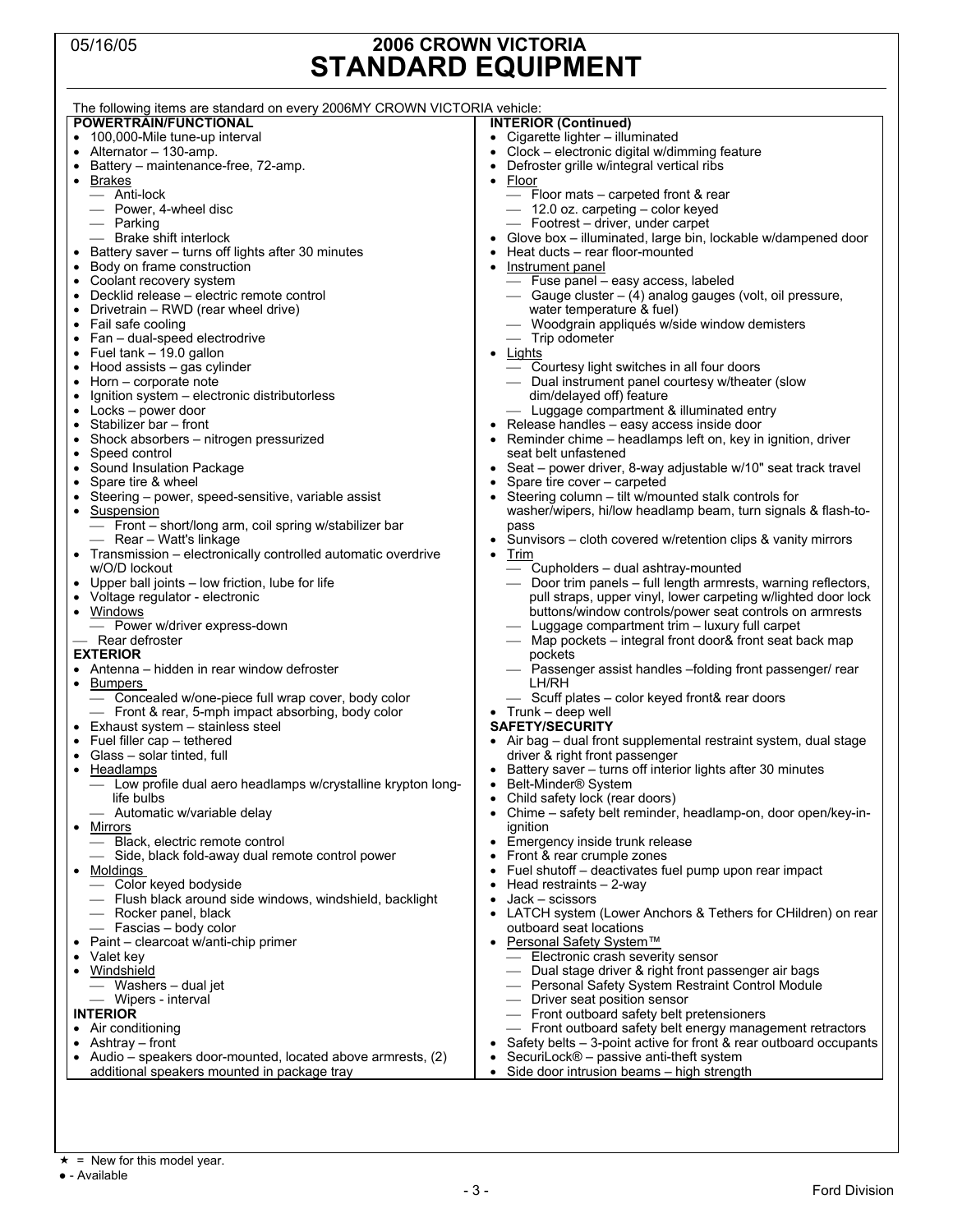## 05/16/05 **2006 CROWN VICTORIA STANDARD EQUIPMENT**

| The following features are standard on select all-new 2006MY CROWN VICTORIA vehicles:                 |                        |                  |                        |
|-------------------------------------------------------------------------------------------------------|------------------------|------------------|------------------------|
| <b>POWERTRAIN/FUNCTIONAL</b>                                                                          | <b>Standard Series</b> | <b>LX Series</b> | <b>LX Sport Series</b> |
| <b>Engine</b>                                                                                         |                        |                  |                        |
| 4.6L 224hp SEFI V8 w/overhead cam                                                                     | $\bullet$              |                  |                        |
| 4.6L 239hp SEFI V8 w/overhead cam                                                                     |                        |                  |                        |
| <b>Exhaust</b>                                                                                        |                        |                  |                        |
| Stainless steel single exhaust                                                                        | $\bullet$              | $\bullet$        |                        |
| Stainless steel dual exhaust                                                                          |                        |                  |                        |
| <b>Suspension</b>                                                                                     |                        |                  |                        |
| Rear air suspension                                                                                   |                        |                  |                        |
| <b>KEY EXTERIOR FEATURES</b>                                                                          |                        |                  |                        |
| Bumper - bright insert in bumper                                                                      |                        | $\bullet$        |                        |
| Grille                                                                                                |                        |                  |                        |
| Chrome                                                                                                |                        | ٠                |                        |
| Body color                                                                                            |                        |                  |                        |
| <b>Paint stripes</b>                                                                                  |                        |                  |                        |
| Dual bodyside paint stripes                                                                           |                        |                  |                        |
| Tires                                                                                                 |                        |                  |                        |
| P225/60Rx16 A/S BSW                                                                                   |                        |                  |                        |
| P235/55HRx17 A/S BSW                                                                                  |                        |                  |                        |
| <b>Wheels</b>                                                                                         |                        |                  |                        |
| Deluxe steel wheel covers                                                                             | $\bullet$              |                  |                        |
| 16" alloy split-spoke                                                                                 |                        |                  |                        |
| 17" 5-spoke alloy                                                                                     |                        |                  |                        |
| <b>KEY INTERIOR FEATURES</b>                                                                          |                        |                  |                        |
| <b>Air conditioning</b>                                                                               |                        |                  |                        |
| Manual w/positive shutoff registers                                                                   | $\bullet$              |                  |                        |
| Electronic Automatic Temperature Control (EATC)                                                       |                        | $\bullet$        |                        |
| <b>Audio</b>                                                                                          |                        |                  |                        |
| Electronic AM/FM stereo w/cassette                                                                    |                        |                  |                        |
| Electronic AM/FM stereo w/single in-dash CD                                                           |                        | $\bullet$        |                        |
| Electronic AM/FM stereo w/cassette & single in-dash CD                                                |                        |                  |                        |
| Mirror                                                                                                |                        |                  |                        |
| Day/night inside rearview                                                                             |                        |                  |                        |
| Electrochromic rearview                                                                               |                        |                  |                        |
| <b>Seats</b>                                                                                          |                        |                  |                        |
| 6-Passenger seating – cloth split bench w/center fold-down, armrests trimmed in                       | $\bullet$              | $\bullet$        |                        |
| cloth w/power driver seat                                                                             |                        |                  |                        |
| 5-Passenger seating - driver & front passenger bucket seats trimmed in leather                        |                        |                  |                        |
| w/power passenger & driver<br>Overhead console                                                        |                        |                  |                        |
|                                                                                                       | $\bullet$              |                  |                        |
| Dual beam dome w/maplights in lieu of overhead console<br>Includes compass and dual use dome/maplight |                        |                  | $\bullet$              |
| <b>SAFETY/SECURITY</b>                                                                                |                        | $\bullet$        |                        |
| Remote keyless entry w/Smartlock (2 key fobs included)                                                |                        |                  |                        |
| <b>Spare tire</b>                                                                                     |                        |                  |                        |
| Mini-spare                                                                                            |                        |                  |                        |
| Conventional spare                                                                                    |                        |                  | $\bullet$              |
|                                                                                                       |                        |                  |                        |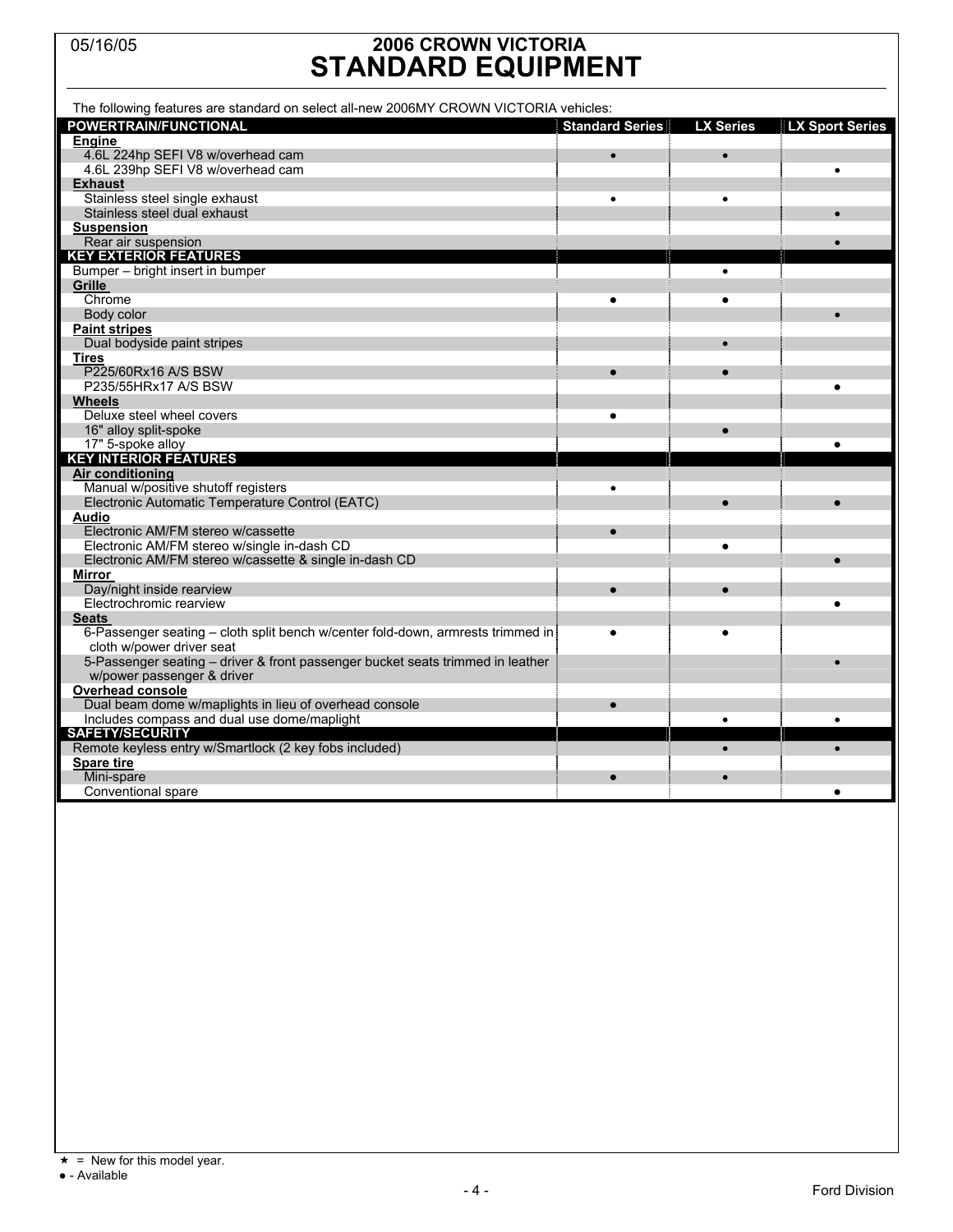## 05/16/05 **2006 CROWN VICTORIA FUNCTIONAL EQUIPMENT**

## **AXLE AVAILABILITY**

*Axle Ratio = 2.73 (100A/200A)* 

*Axle Ratio = 3.27 (230A)* 

## **WHEEL AVAILABILITY**



 16" Steel Wheel Std. on Crown Victoria Standard

### **Image Coming Soon**

 16" Chrome Plated Wheel Optional on LX



 16" Alloy Split-Spoke Wheel Std. on LX



 17" 5-Spoke Alloy Wheel Std. on LX Sport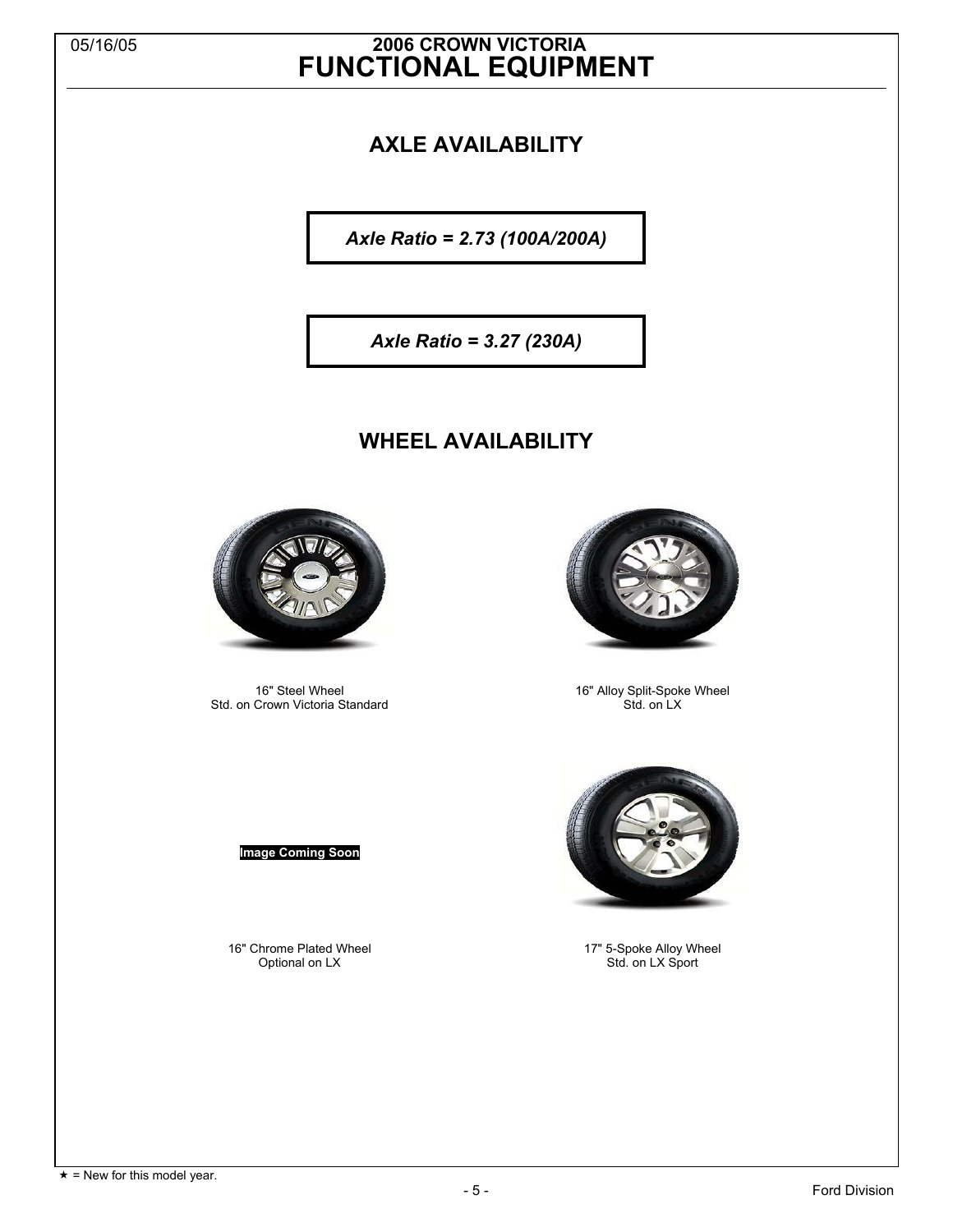## 05/16/05 **2006 CROWN VICTORIA OPTIONAL EQUIPMENT**

| <b>DRIVE TYPE</b>                                                        |                  |                          |           |                 |
|--------------------------------------------------------------------------|------------------|--------------------------|-----------|-----------------|
| Rear Wheel Drive (RWD)                                                   |                  | <b>Standard</b>          | <b>LX</b> | <b>LX Sport</b> |
|                                                                          | <b>Body Code</b> | P73                      | P74       | P74             |
|                                                                          | Order Code       | 100A                     | 200A      | 230A            |
| <b>WHEELS</b>                                                            |                  |                          |           |                 |
| 16" Chrome Plated Wheel                                                  | 64Q              | $\overline{\phantom{0}}$ | $\Omega$  |                 |
| <b>TIRES</b>                                                             |                  |                          |           |                 |
| P225/60R16 WSW                                                           | T <sub>33</sub>  | $\Omega$                 | $\circ$   |                 |
| Spare Tire - Conventional 16"                                            | 508              | $\Omega$                 |           |                 |
| Spare Tire - Conventional 16" (avail. w/41G                              | 50L              |                          | $\circ$   | S               |
| Handling & Performance Group)                                            |                  |                          |           |                 |
| <b>KEY EXTERIOR OPTIONS</b>                                              |                  |                          |           |                 |
| Mirrors - Heated Sideview                                                | 61K              | $\Omega$                 | $\Omega$  | $\Omega$        |
| Moonroof - Power (req. 60L LX Premier Group on                           | 13G              |                          | $\Omega$  | $\Omega$        |
| LX                                                                       |                  |                          |           |                 |
| <b>KEY INTERIOR OPTIONS</b>                                              |                  |                          |           |                 |
| <b>Audio:</b>                                                            |                  |                          |           |                 |
| AM/FM Stereo w/Cassette/Single CD                                        | 58K              | $\circ$                  | $\circ$   | S               |
| 6-Disc In-Dash CD Changer (avail. w/60L LX                               | 58X              |                          | $\circ$   | $\Omega$        |
| Premier Group)                                                           |                  |                          |           |                 |
| Seats:                                                                   |                  |                          |           |                 |
| 6-Passenger Leather Seating Surfaces (req. 60L                           | Y                |                          | $\circ$   |                 |
| LX Premier Group)                                                        |                  |                          |           |                 |
| GROUPS & PACKAGES (See Packaged Options/Emissions Page for pkg. content) |                  |                          |           |                 |
| Handling & Performance Group                                             | 41G              |                          | $\Omega$  |                 |
| <b>LX Premier Group</b>                                                  | 60L              |                          | $\Omega$  |                 |
| LX Sport Handling & Performance Package                                  |                  |                          |           | S               |
| <b>OTHER OPTIONS</b>                                                     |                  |                          |           |                 |
| Air Bags - Side Impact, Passenger & Driver Side                          |                  |                          |           |                 |
| (req. 60L LX Premier Group or 41K LX Sport                               | 59M              |                          | O         | O               |
| Handling & Performance Pkg.)                                             |                  |                          |           |                 |
| Glass - Laminated Side                                                   | 68G              |                          | $\Omega$  | O               |
| License Plate Bracket                                                    | 153              | O(N/C)                   | O(N/C)    | O(N/C)          |
| Pedals - Power Adjustable                                                | 59C              | O                        | O         | O               |
| Perimeter Alarm System (req. 144 Remote Keyless                          | 66A              | $\circ$                  | $\Omega$  | $\circ$         |
| Entrv                                                                    |                  |                          |           |                 |
| Remote Keyless Entry w/SmartLock (prevents                               | 144              | O                        | S         | S               |
| locking keys inside)                                                     |                  |                          |           |                 |
| <b>Traction Control - All-Speed</b>                                      | 553              | $\Omega$                 | O         | O               |
| Trunk Storage Unit                                                       | 13C              |                          | $\Omega$  | $\Omega$        |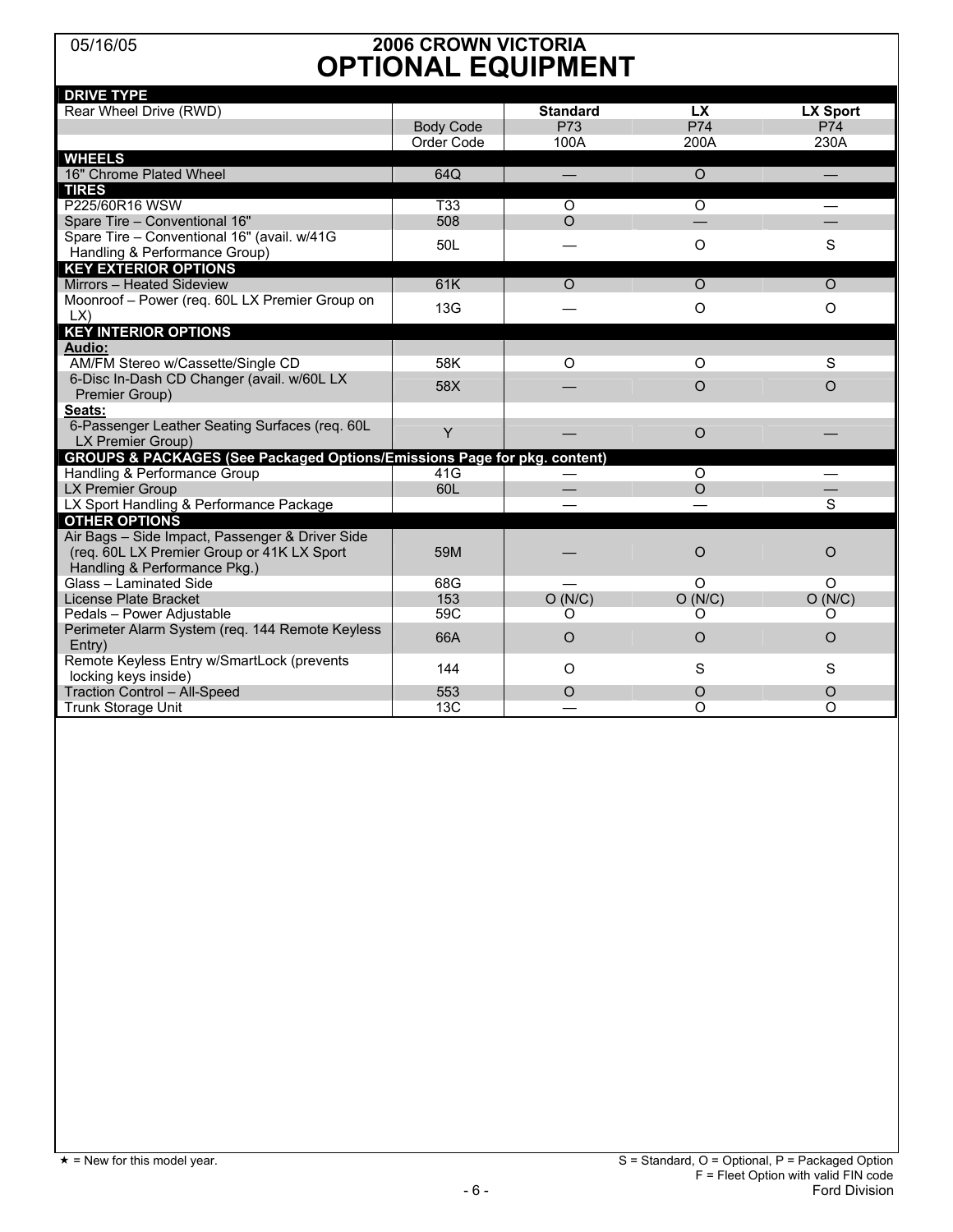## 05/16/05 **2006 CROWN VICTORIA COLOR & TRIM AVAILABILITY**

|                                              |                                                          |                |                                     | <b>Interior Color</b> |                                 |
|----------------------------------------------|----------------------------------------------------------|----------------|-------------------------------------|-----------------------|---------------------------------|
|                                              |                                                          |                | <b>Medium</b><br><b>Light Stone</b> | Light<br><b>Camel</b> | <b>Charcoal</b><br><b>Black</b> |
| <b>STANDARD SERIES</b>                       | 6-Passenger Luxury Cloth Split Bench Seats               |                | QL                                  | QJ                    | QN                              |
| <b>LX SERIES</b>                             | 6-Passenger Luxury Cloth Split Bench Seats               |                | QL                                  | QJ                    | QN                              |
| LX ORDERED w/60L LX<br><b>PREMIER GROUP</b>  | 6-Passenger Luxury Cloth Split Bench Seats               |                | AL                                  | AJ                    | AN                              |
|                                              | 6-Passenger Leather Seating Surfaces Split Bench Seating |                | YL                                  | Y.I                   | <b>YN</b>                       |
| <b>LX SPORT SERIES</b>                       | 5-Passenger Leather Seating Surfaces                     |                | KL                                  | KJ                    | <b>KN</b>                       |
|                                              |                                                          |                |                                     |                       |                                 |
| <b>EXTERIOR COLOR</b>                        |                                                          |                | <b>Availability (Stripe)</b>        |                       |                                 |
| <b>CROWN VICTORIA STANDARD AND LX SERIES</b> |                                                          |                |                                     |                       |                                 |
| Arizona Beige Clearcoat Metallic             |                                                          | AQ             |                                     | $\bullet$ (J)         | $\bullet$ (J)                   |
| Light Tundra Clearcoat Metallic              |                                                          | <b>DV</b>      | $\bullet$ (Q)                       | $\bullet$ (Q)         | $\bullet$ (B)                   |
| Dark Blue Pearl Metallic                     |                                                          | DX             | $\bullet$ (P)                       | $\bullet$ (P)         | $\bullet$ (P)                   |
| Dark Toreador Red Clearcoat Metallic         |                                                          | JL             | $\bullet$ (P)                       | $\bullet$ (C)         | $\bullet$ (P)                   |
| Silver Birch Clearcoat Metallic              |                                                          | JP             | • (B)                               |                       | $\bullet$ (B)                   |
| Light Ice Blue Clearcoat Metallic            |                                                          | LS.            | $\bullet$ (Q)                       |                       | $\bullet$ (B)                   |
| ★ Tungsten Clearcoat Metallic                |                                                          | T8             | $\bullet$ (P)                       |                       | $\bullet$ (P)                   |
| <b>Vibrant White Clearcoat Metallic</b>      |                                                          | <b>WT</b>      | $\bullet$ (P)                       | $\bullet$ (C)         | $\bullet$ (P)                   |
| <b>Black Clearcoat</b>                       |                                                          | <b>UA</b>      | $\bullet$ (P)                       | $\bullet$ (C)         | $\bullet$ (P)                   |
| LX SPORT MONOCHROMATIC EXTERIOR              |                                                          |                |                                     |                       |                                 |
| Dark Toreador Red Clearcoat Metallic         |                                                          | JL             | $\bullet$                           | $\bullet$             | $\bullet$                       |
| Silver Birch Clearcoat Metallic              |                                                          | JP             |                                     |                       |                                 |
| ★ Tungsten Clearcoat Metallic                |                                                          | T <sub>8</sub> | $\bullet$                           |                       |                                 |
| <b>Black Clearcoat</b>                       |                                                          | UA             |                                     | ٠                     |                                 |

**Note:** 

**— Accent Stripe not available with 100A Crown Victoria Series** 

**— Accent Stripe will be automatically coordinated** 

**— Luxury Cloth Split Bench (A) includes Power Driver Seat Recliner and Power Lumbar** 

**— Leather Seating Surfaces Split Bench (Y) includes Power Driver/Passenger Recliners and Power Lumbar** 

**Standard Paint Stripe Color Legend:**

B – Black

C – Light Chestnut

- J Medium Red
- P Light Charcoal
- Q Dark Blue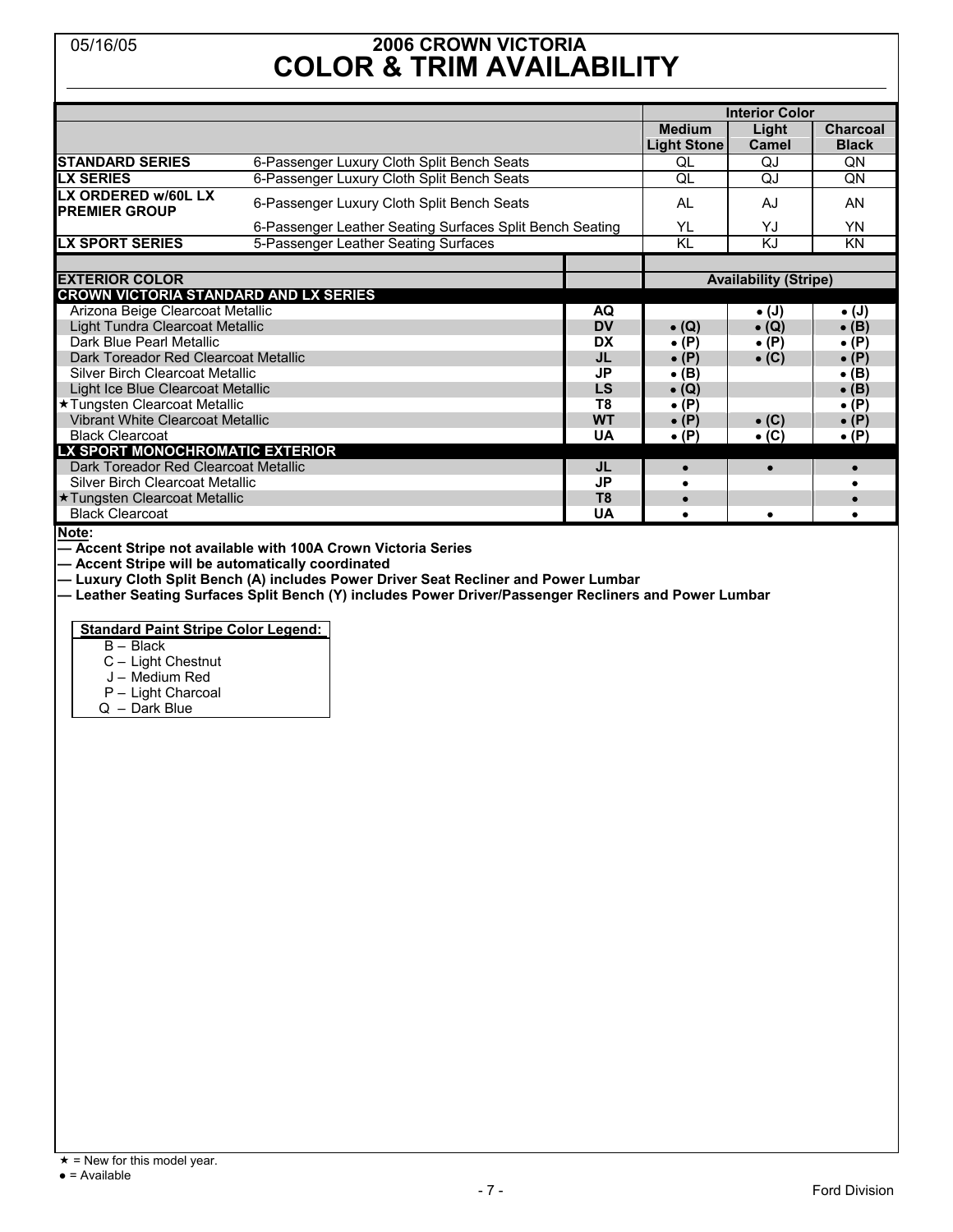## 05/16/05 **2006 CROWN VICTORIA PACKAGED OPTIONS/EMISSIONS**

| <b>HANDLING AND PERFORMANCE PACKAGE (41G)</b>            | <b>MISCELLANEOUS</b>                                         |  |
|----------------------------------------------------------|--------------------------------------------------------------|--|
| Availability:                                            |                                                              |  |
| Optional on LX                                           |                                                              |  |
| Includes:                                                |                                                              |  |
| Revised springs, monotube shocks and rear stabilizer bar |                                                              |  |
| P225/60VRx16 all-season BSW tires                        |                                                              |  |
| (4) 16" case aluminum wheels                             | <b>CALIFORNIA EMISSIONS STATES**/CROSS</b>                   |  |
| Rear air suspension                                      | <b>BORDER STATES</b>                                         |  |
|                                                          |                                                              |  |
| Dual exhaust                                             | Required on units for California, Maine,                     |  |
| 3.27 Axle ratio                                          | Massachusetts, New York and Vermont                          |  |
| 11.25" 155K torque converter                             | registration. Optional for Cross Border States***            |  |
| Not available with:                                      | <b>CALIFORNIA EMISSIONS SYSTEM NOT</b>                       |  |
| Other wheel/wheel cover or tire options                  |                                                              |  |
| NOTE: Conventional spare tire is available as an         | Control code for units either shipped to California          |  |
| orderable option with Handling and Performance Package   | Emissions States dealers or ordered by California            |  |
| (41G).                                                   | Emissions States dealers for registration in non-            |  |
|                                                          | California States locations                                  |  |
| LX SPORT HANDLING AND PERFORMANCE                        | <b>CALIFORNIA PUBLIC SERVICE/EMERGENCY</b>                   |  |
| PACKAGE (41K)                                            |                                                              |  |
| Availability:                                            | Only available on units sold to authorized                   |  |
| Standard on LX Sport                                     | governmental units and privately owned                       |  |
| Includes:                                                | ambulance companies. Must also use Code 423                  |  |
| Revised springs, monotube shocks and rear stabilizer bar | when ordering                                                |  |
| P235/55HRx17 all-season BSW tires                        |                                                              |  |
| (4) 17" 5-spoke alloy wheels                             | <b>NON-CALIFORNIA/NON-CROSS BORDER</b>                       |  |
|                                                          | <b>STATES DEALER ORDER FOR CALIFORNIA</b>                    |  |
| Rear air suspension<br>Dual exhaust                      |                                                              |  |
|                                                          | Required on all units ordered by dealers for                 |  |
| 3.27 Axle ratio                                          | California Emissions States registrations when the           |  |
| 11.25" 155K torque converter                             | vehicles are being delivered to non-California               |  |
| Not available with:                                      | Emissions, non-Cross Border States locations.                |  |
| Other wheel/wheel cover or tire options                  | Also requires 422 California Emissions System                |  |
|                                                          |                                                              |  |
| LX PREMIER GROUP (60L)                                   | <b>***CROSS BORDER STATES</b>                                |  |
| Availability:                                            | Cross Border States are Arizona, Connecticut,                |  |
| Optional on LX Series                                    | Nevada, New Hampshire, New Jersey, Oregon,                   |  |
| Includes:                                                | Pennsylvania and Rhode Island                                |  |
| Redundant steering controls for climate and audio        |                                                              |  |
| Leather-wrapped steering wheel                           | <b>ENGINE BLOCK HEATER</b>                                   |  |
| Power passenger seat                                     |                                                              |  |
| Power lumbar seats                                       | Standard and only available in AK, MN, ND, SD, MT,           |  |
| Electrochromic mirrors with auto-dim rearview mirror     | WI and WY states. Other states available via FCSD 41H        |  |
| AM/FM stereo with cassette and single CD player          |                                                              |  |
| NOTE: 6-Disc In-Dash CD Changer (58X) is available as    | NOTE: Fleet Only - Engine block heater optional              |  |
| an orderable option with LX Premier Group                | in all states with valid FIN code.                           |  |
|                                                          | For eligible California dealers only. Dealers must have a    |  |
|                                                          | pre-existing contract with a pre-delivery service company in |  |
|                                                          | order to take advantage of this option.                      |  |
|                                                          |                                                              |  |
|                                                          |                                                              |  |
|                                                          |                                                              |  |
|                                                          |                                                              |  |
|                                                          |                                                              |  |